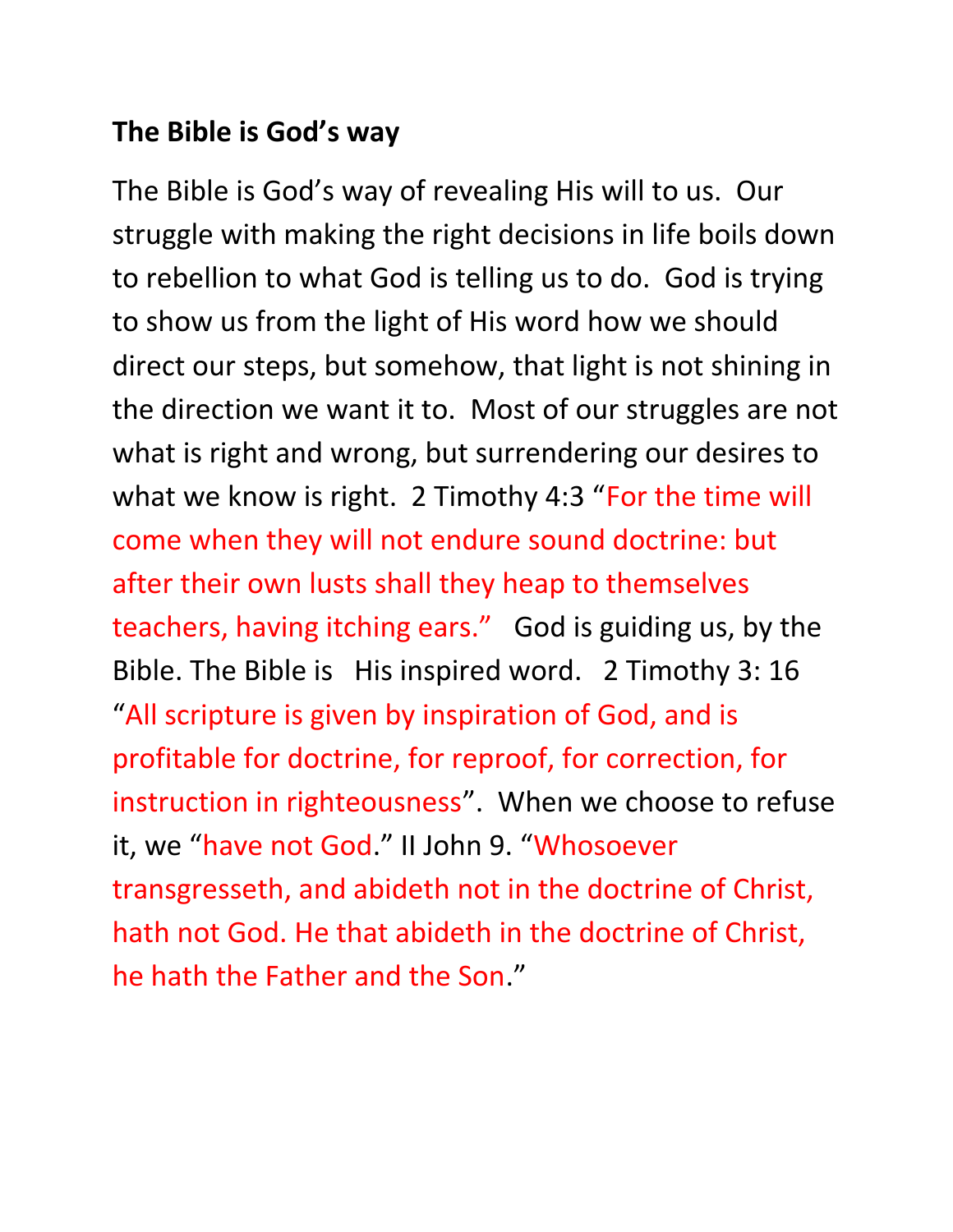The Bible teaches us there is one body. Ephesians 4:4 "There is one body, and one Spirit, even as ye are called in one hope of your calling:" The church is that body. Colossians 1:18 "And he is the head of the body, the church…" There is one body, so there is only one church.

The Bible teaches there is one doctrine. Ephesians 4:5 "One Lord, one faith, one baptism." That is the doctrine we are to preach and follow. Jesus received His teachings from God. Before Jesus came to earth, God spoke through OT prophets, but now God speaks through His Son. Hebrews 1: 1, 2 "God, who at sundry times and in divers manners spake in time past unto the fathers by the prophets, Hath in these last days spoken unto us by His son, whom he hath appointed heir of all things, by whom also he made the worlds;" Jesus spoke exactly what the Father commanded to be spoken. John 12: 49, 50 "For I have not spoken of myself; but the Father which sent me, he gave me a commandment, what I should say, and what I should speak. And I know that his commandment is life everlasting; whatsoever I speak therefore, even as the Father said unto me, so I speak."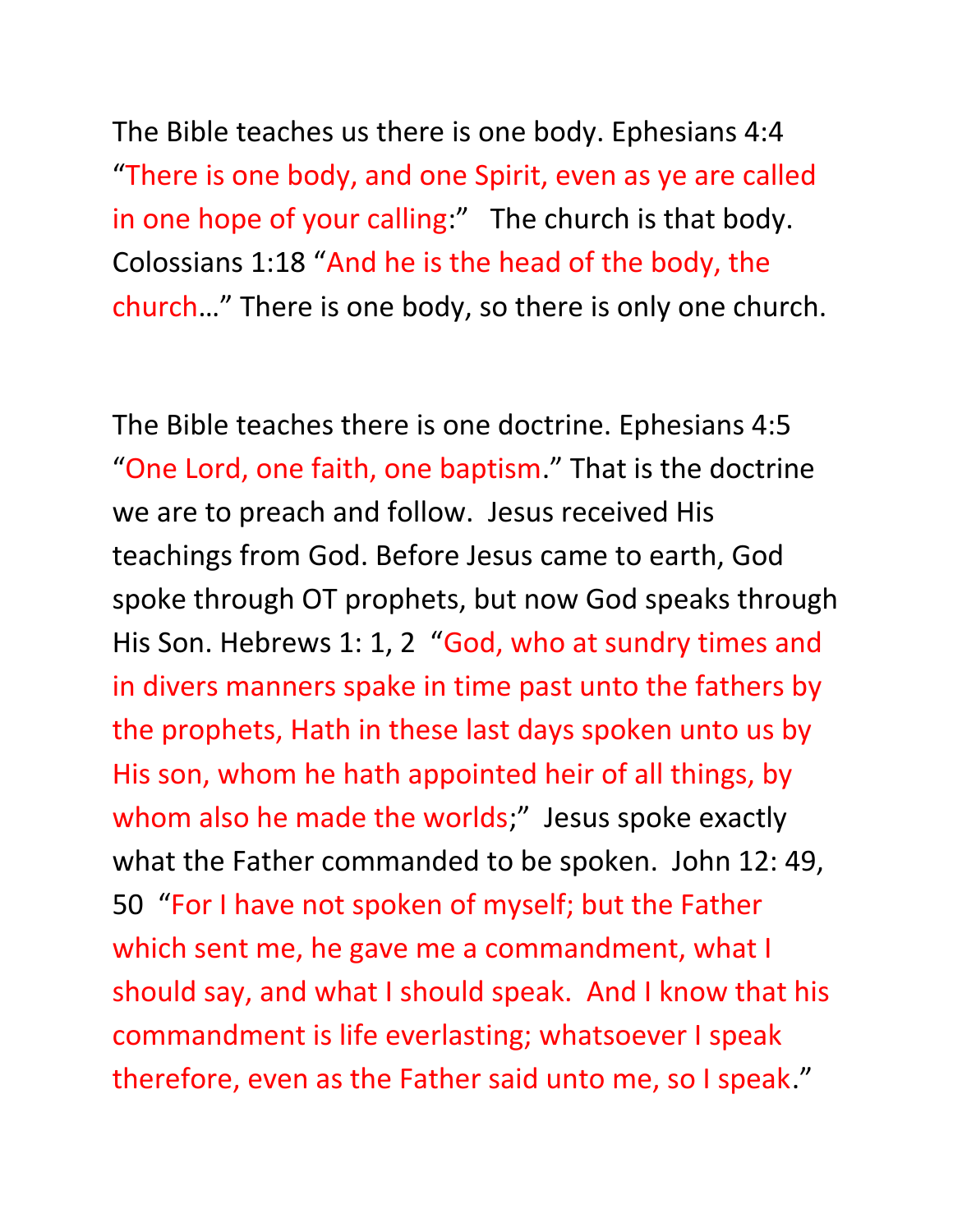The apostles' teachings were from God, given them through the Holy Spirit. Jesus promised them that the Holy Spirit would come and teach them all things, guide them into all truth, and remind them of Jesus' teachings. John 14: 26 "But the Comforter, which is the Holy Ghost, whom the Father will send in my name, he shall teach you all things, and bring all things to your remembrance, whatsoever I have said unto you." John 16: 13 "Howbeit when he, the Spirit of truth, is come, he will guide you into all truth: for he shall not speak of himself; but whatsoever he shall hear, that shall he speak: and he will shew you things to come." So the Apostles' teachings came from the same source as did Jesus' teaching. All spoke with the authority of God. This, the Bible, is the doctrine, the one inspired doctrine, God has given the world to follow and obey. We are warned in preaching any other. Galatians 1: 8 "But though we, or an angel from heaven, preach any other gospel than that which we have preached unto you, let him be accursed." Revelations 22: 18,19 "For I testify unto every man that heareth the words of the prophecy of this book, If any man shall add unto these things, God shall add unto him

the plagues that are written in this book: And if any man